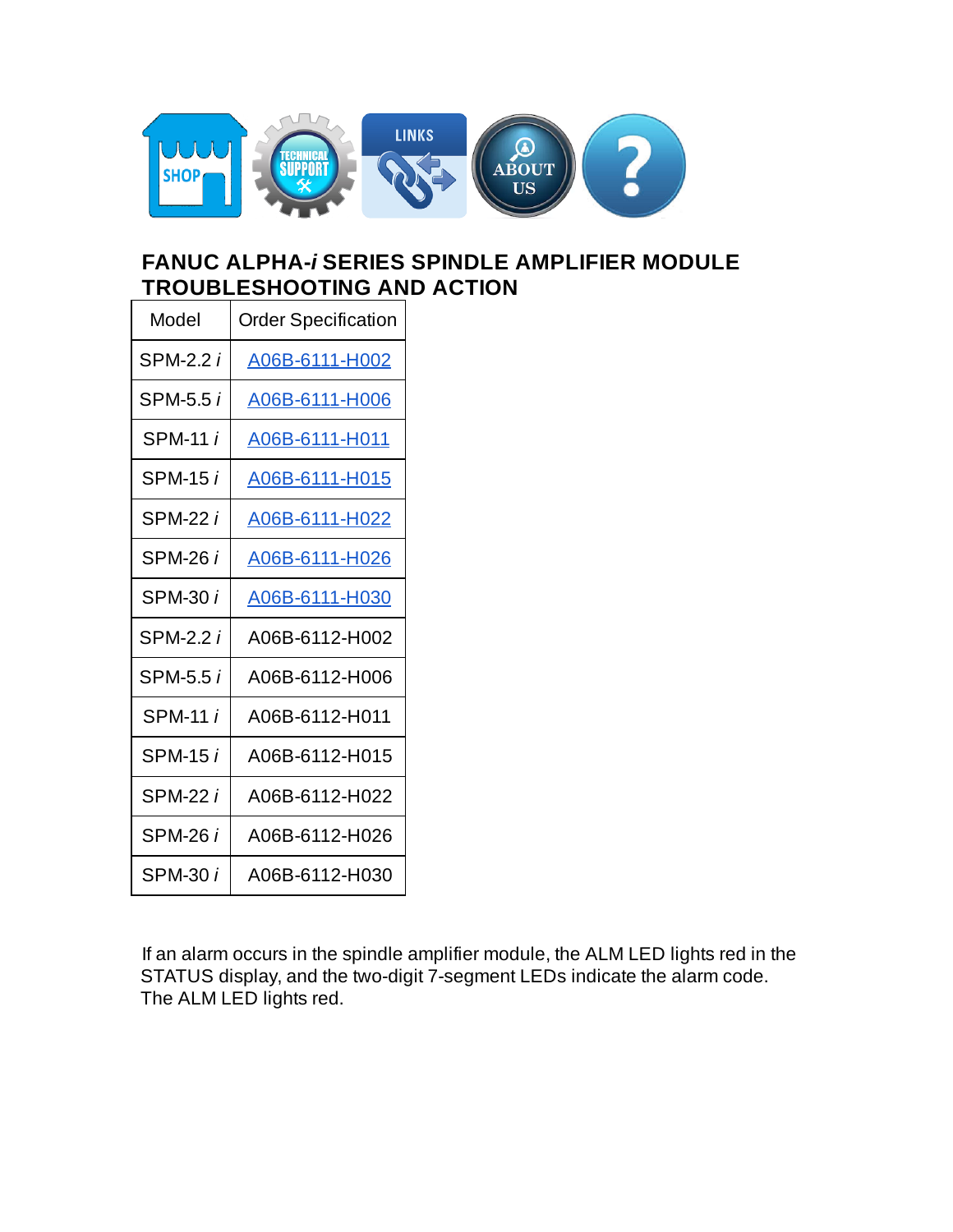# **Alarm Code 01**

The inside temperature of the motor is higher than the specified temperature.

(1)If this alarm is issued during cutting (the motor temperature is high)

(a)Check the cooling state of the motor.

<1>If the cooling fan of the spindle motor is stopped, check the power supply of the cooling fan. If the cooling fan is still inoperative, replace it with a new one.

<2>When a liquid-cooled motor is used, check the cooling system.

<3>When the ambient temperature of the spindle motor is higher than the specified temperature, lower the ambient temperature to satisfy the specification.

(b)If this alarm is issued even when the load meter fluctuates in a limited range, check the short-period rating. If the specified value is exceeded, reduce the load.

(2)If this alarm is issued under a light load (the motor temperature is high)

> (a)When the frequency of acceleration/deceleration is too high set such a condition that the average including output at acceleration/deceleration does not exceed the continuous rating.

(b)The parameters specific to the motor are not correctly. Referring to "FANUC AC SPINDLE MOTOR i series Parameter Manual (B-65280EN)," check the motor-specific parameters.

(3)If this alarm is issued when the motor temperature is low

(a)The spindle motor feedback cable is faulty. Replace the cable.

(b)The control printed circuit board is faulty. Replace the control printed circuit board or spindle amplifier.

(c)The motor (internal thermostat) is faulty. Replace the motor.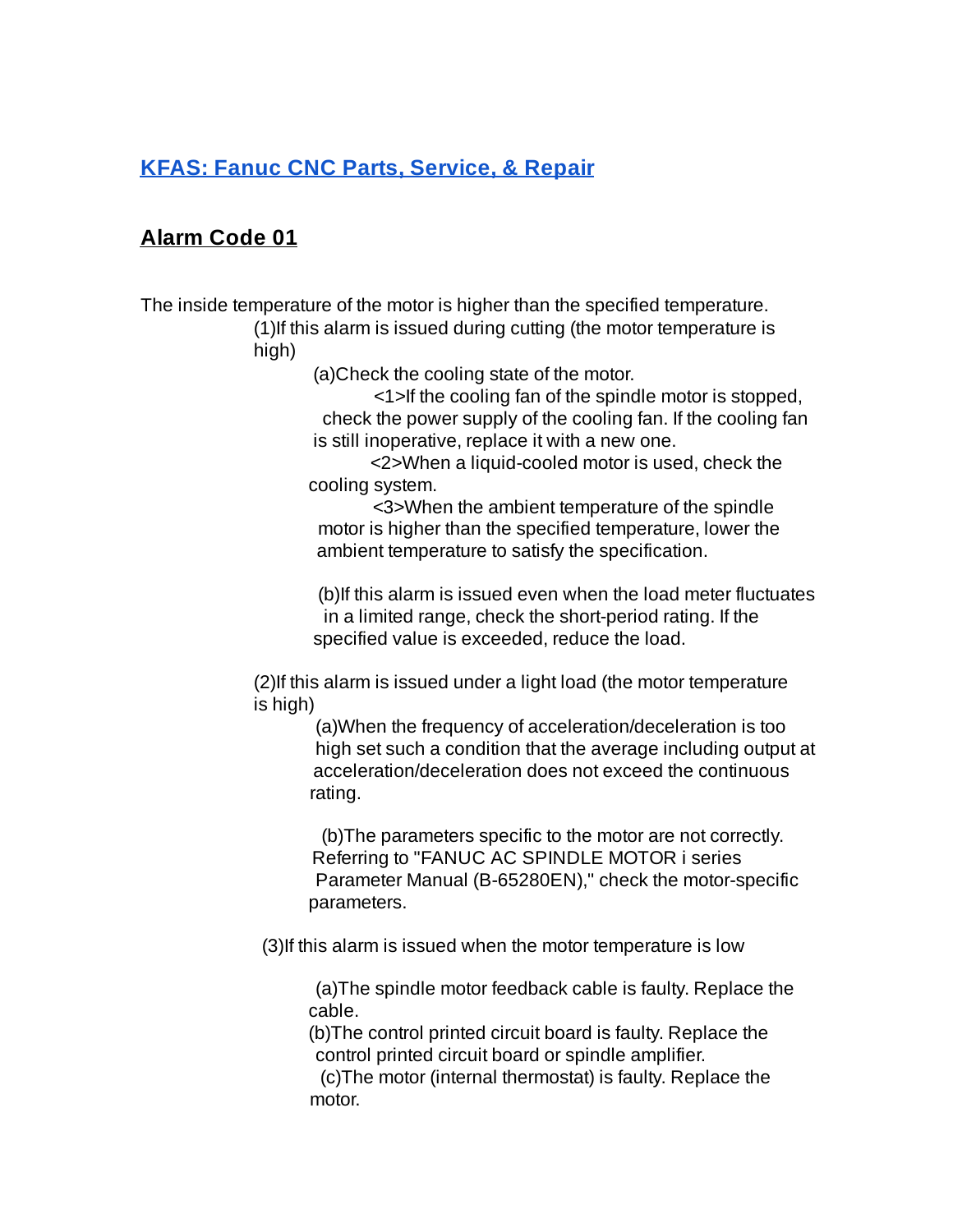#### **Alarm Code 02**

The actual motor speed is largely deviated from the commanded speed.

(1)If this alarm is issued during motor acceleration

(a)The parameter setting of acceleration/deceleration time is incorrect. Set the following parameter with the actual acceleration/deceleration time for your machine plus some margin.

Fanuc-15i PRM 3082 or Fanuc-16i/18i/21i PRM 4082 Setting of acceleration/deceleration time

(b)The parameter for the speed detector is not set correctly. Refer to "FANUC AC SPINDLE MOTOR i series Parameter Manual (B-65280EN)," and set a correct value.

(2)If this alarm is issued at a heavy cutting load

(a)The cutting load has exceeded the motor output power. Check the load meter indication, and review the use condition.

(b)The parameters for output restriction are not set correctly. Check that the settings of the following parameters satisfy the machine and motor specifications: Fanuc-15i PRM 3028 Fanuc-16i/18i/21i PRM 4028 Output restriction pattern setting Fanuc-15i PRM 3029 Fanuc-16i/18i/21i PRM 4029 Output restriction value

(c)The parameters specific to the motor are not correctly. Refer to "FANUC AC SPINDLE MOTOR i series Parameter Manual (B-65280EN)," and check the motor-specific parameters.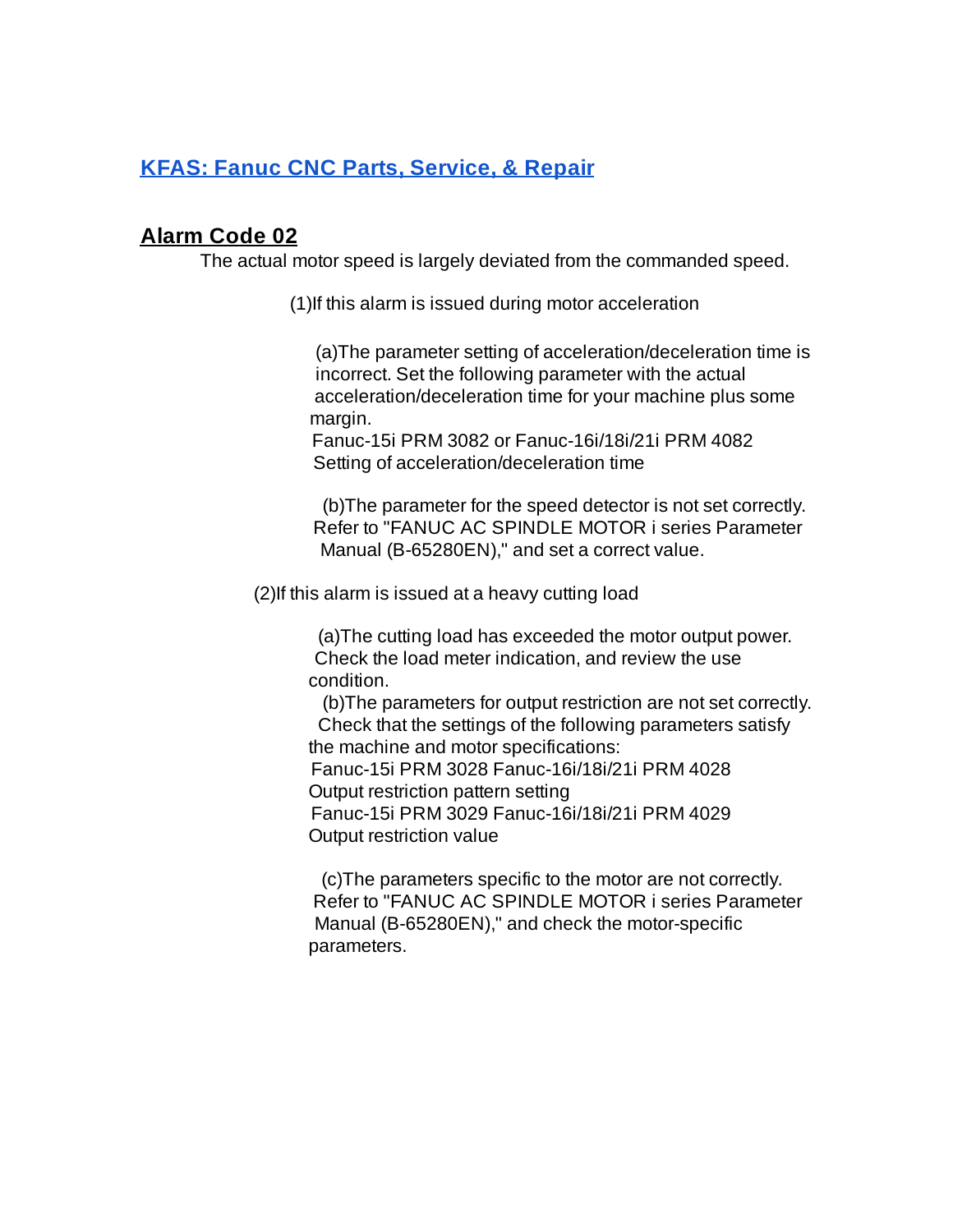#### **Alarm Code 03**

The fuse of the DC link has blown. (The voltage at the DC link is insufficient.) This alarm is checked when emergency stop is cancelled.

> (1)If this alarm is issued during spindle operation (rotation) The fuse of the DC link inside the SPM has probably blown. So, replace the SPM. This alarm may be caused by the following:

> > <1>Power lead short-circuited to ground <2>Motor winding short-circuited to ground <3>IGBT or IPM module failure

(2) If the PSM input magnetic contactor is once turned on and is turned off with this alarm when emergency stop is cancelled or the CNC is started (When two spindles are connected, the magnetic contactor may not be turned off.)

> (a)The DC link wire is not connected. Check the DC link wiring for errors.

(b)A cable is faulty. Pin 9 of the interface cable (CXA2B CXA2A) between the PSM and SPM may be short-circuited to 0V. Replace the cable.

(c)The fuse of the DC link inside the SPM has blown. Replace the SPM.

#### **Alarm Code 06**

The temperature sensor is abnormal, or the temperature sensor cable is broken.

> (1)The parameters specific to the motor are not correctly. Refer to "FANUC AC SPINDLE MOTOR i series Parameter Manual (B 65280EN)," and check the motor-specific parameters.

(2)Cable is faulty. Feedback cable is faulty. Replace the cable. (3)A thermo sensor is faulty. Replace the motor (thermo sensor).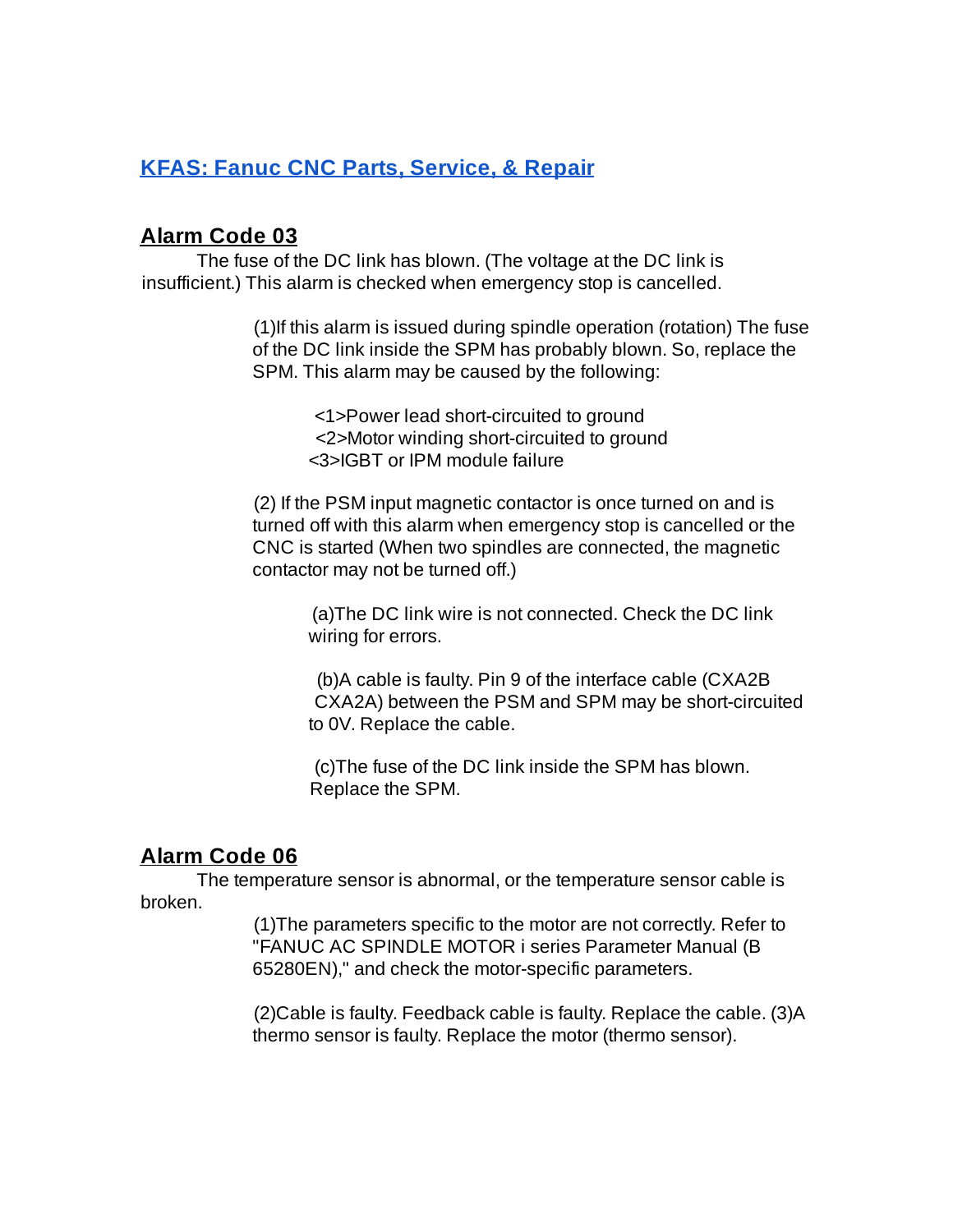### **Alarm Code 07**

The motor rotates at a speed exceeding 115% (standard setting) of the maximum allowable speed.

> (1)If this alarm is issued during spindle synchronization If one of the motors operating in spindle synchronization is deactivated (SFR or SRV) and activated again, the spindle motor may accelerate to its maximum rotation speed in order to eliminate the position error accumulated while the motor is off, resulting in this alarm being issued. Modify the ladder in such a way that this sequence will not be used.

(2)If this alarm is issued while the motor is stopped

(a)The connection cable of the spindle sensor is faulty. Check that the cable of the spindle sensor leading to the motor is intact. Replace the cable if necessary.

(b)The motor is vibrating. Refer to "FANUC AC SPINDLE MOTOR i series Parameter Manual (B-65280EN)," and adjust the parameters (4040 to 4055 for the FS16i and 3040 to 3055 for the FS15i) related to the velocity loop gain.

(c)The spindle sensor is not adjusted correctly. Adjust the sensor.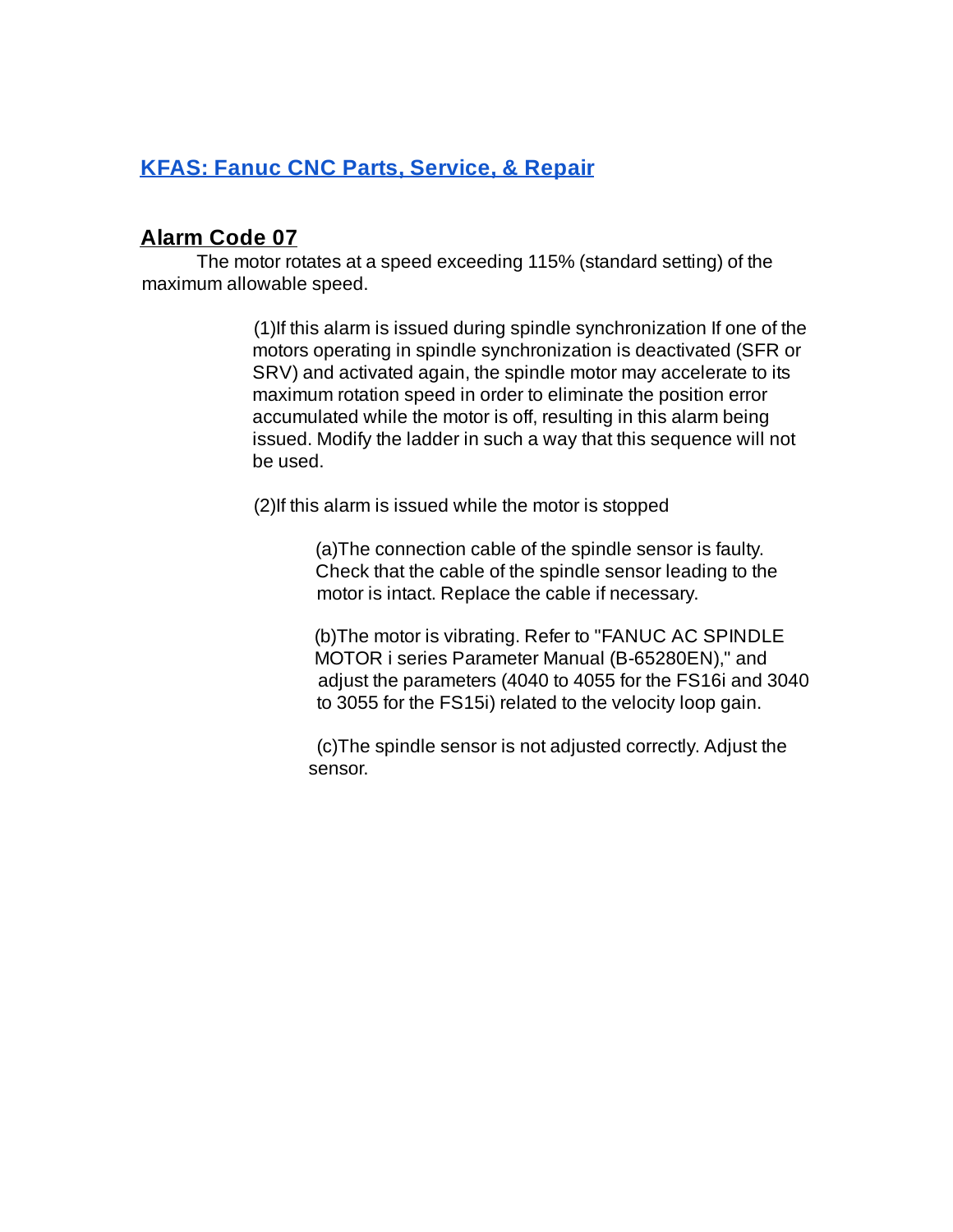#### **Alarm Code 09**

The temperature of the heat sink of the SPM main circuit has risen abnormally. This alarm is issued for SPM-15i and later. With SPM-2.2i to SPM 11i, however, alarm code 12 is issued for the same cause.

> (1) If this alarm is issued during cutting (the heat sink temperature is high)

> > (a) If this alarm is issued when the load meter reads a value below the continuous rating of the amplifier, check the cooling state of the heat sink.

> > > <1> If the cooling fan is stopped, check the power supply (connector CX1A/B). If the cooling fan is still inoperative, replace the SPM with a new one.

<2> When the ambient temperature is higher than the specified temperature, lower the ambient temperature to satisfy the specification.

(b) When this alarm is issued because the load meter reads a value above the continuous rating of the amplifier, improve the use method.

(c) When the heat sink on the back of the amplifier is too dirty, clean the heat sink, for example, by blowing air. Consider the use of a structure that prevents the heat sink from being directly exposed to coolant.

(2) If this alarm is issued under a light load (the heat sink temperature is high)

> (a) When the frequency of acceleration/deceleration is too high, modify the cutting condition so that the average including output at acceleration/deceleration does not exceed the continuous rating.

> (b) The parameters specific to the motor are not set correctly. Refer to "FANUC AC SPINDLE MOTOR i series Parameter Manual (B-65280EN)."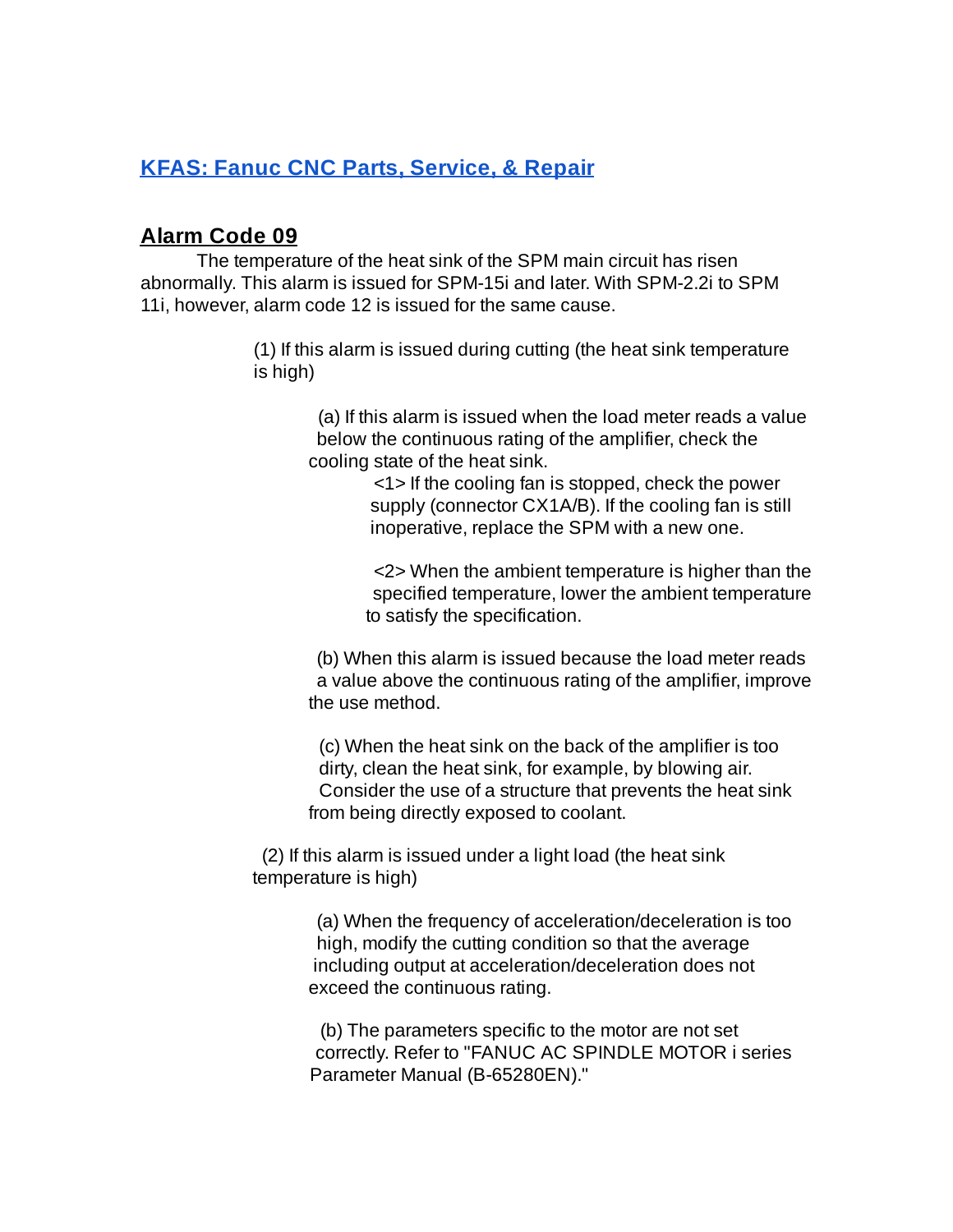(3) If this alarm is issued when the heat sink temperature is low. Replace the SPM.

#### **Alarm Code 12**

An excessively large current flowed into the DC link of the main circuit. With SPM-2.2i to SPM-11i, this alarm indicates that the power module (IPM) of the main circuit detected an error such as an excessive load, over current.

> (1) If this alarm is issued on SPM-2.2i to SPM-11i Check alarm code 09 as well.

(2)If this alarm is issued immediately after a spindle rotation command is specified.

> (a)The motor power lead is faulty. Check for a short circuit between motor power leads and short-circuit to ground, and replace the power lead as required.

(b)The motor winding has an insulation failure. If the motor is short-circuited to ground, replace the motor.

(c)The parameters specific to the motor are not set correctly. Refer to "FANUC AC SPINDLE MOTOR i series Parameter Manual (B-65280EN)," check the motor-specific parameters.

(d)The SPM is faulty. A power element (IGBT, IPM) may be destroyed. Replace the SPM.

(3)If this alarm is issued during spindle rotation

(a)A power element is destroyed. A power element (IGBT, IPM) may be destroyed. Replace the SPM. If the amplifier setting condition is not satisfied, or cooling is insufficient because the heat sink is dirty, the power elements may be destroyed. When the heat sink on the back of the amplifier is too dirty, clean the heat sink, for example, by blowing air. Consider the use of a structure that prevents the heat sink from being directly exposed to coolant. For the installation condition, refer to "FANUC SERVO AMPLIFIER i series Descriptions (B-65282EN)."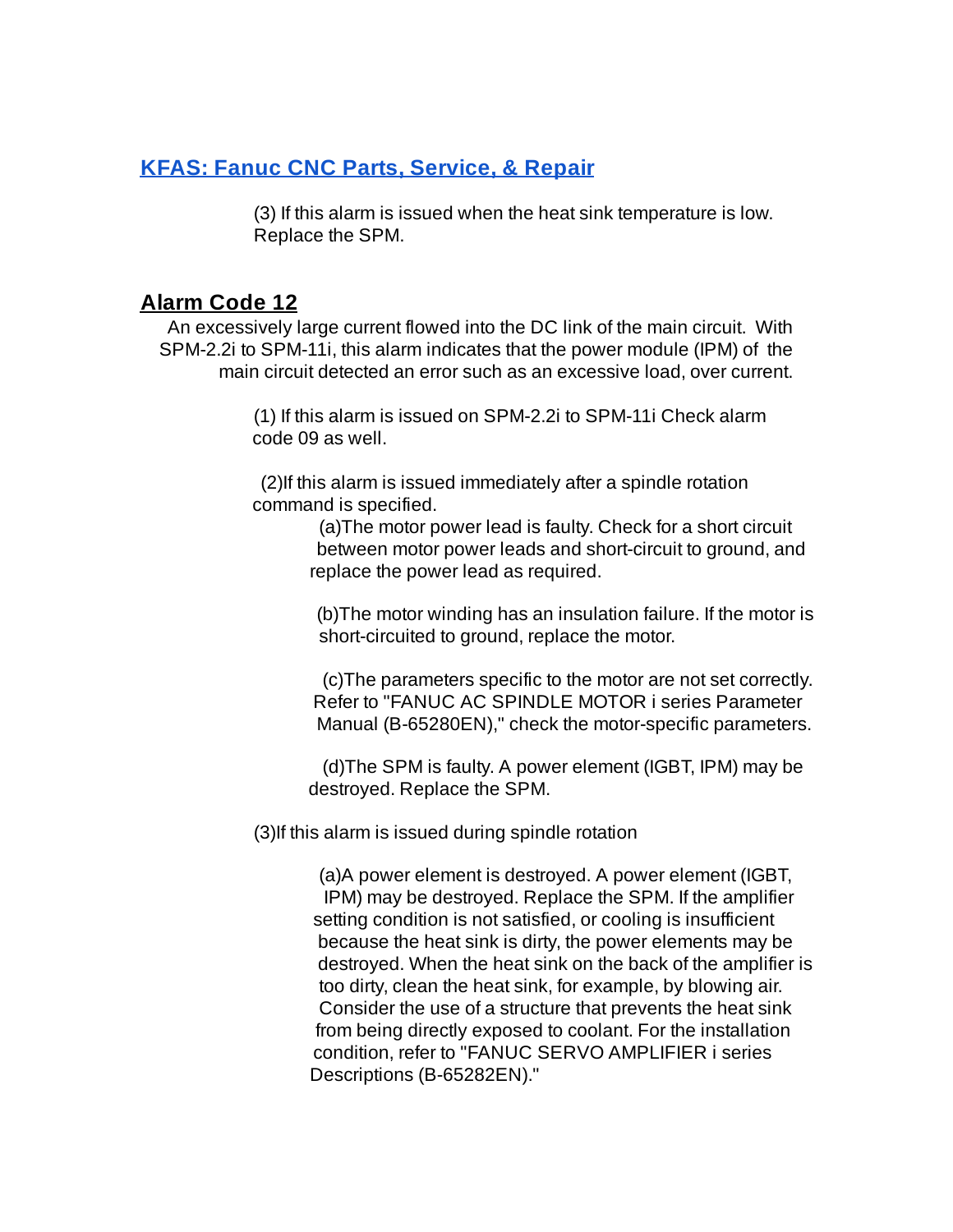(b)The parameters specific to the motor are not set correctly. Refer to "FANUC AC SPINDLE MOTOR i series Parameter Manual (B-65280EN)," and check the parameters specific to the motor.

(c)Speed sensor signal error Check the spindle sensor signal waveform. If an error is found, make an adjustment or replace the sensor as required.

### **[Alarm](https://www.youtube.com/watch?v=mVVjYkVA2SA) Code 15**

In output switching control or spindle switching control, the switching operation sequence was not executed correctly. This alarm is issued if one second or more elapses from the transition of a switch request signal (SPSL or RSL) until a power lead state check signal (MCFN, MFNHG, RCH, or RCHHG) makes a transition.

#### (1)Troubleshooting when this alarm is issued

(a)The magnetic contactor (switch unit) for power lead switching is faulty. If the contact is inoperative, check the power supply of the magnetic contactor. If the magnetic contactor is still inoperative, replace the magnetic contactor.

(b)The I/O unit or wiring for checking the contact of the magnetic contactor is faulty. If a defect is found in the I/O unit or wiring, replace the I/O unit or wiring.

(c)The sequence (ladder) is incorrect. Modify the sequence so that switching is completed within 1 second.

### **Alarm Code 18**

A sum check is abnormal. If this alarm is issued, replace the SPM or SPM control printed-circuit board.

### **Alarm Codes 19 and 20**

The offset voltage of the phase U (alarm code 19) or phase V (alarm code 20) current detection circuit is excessively high. A check is made when the power is turned on. If this alarm is issued, replace the SPM. If this alarm is issued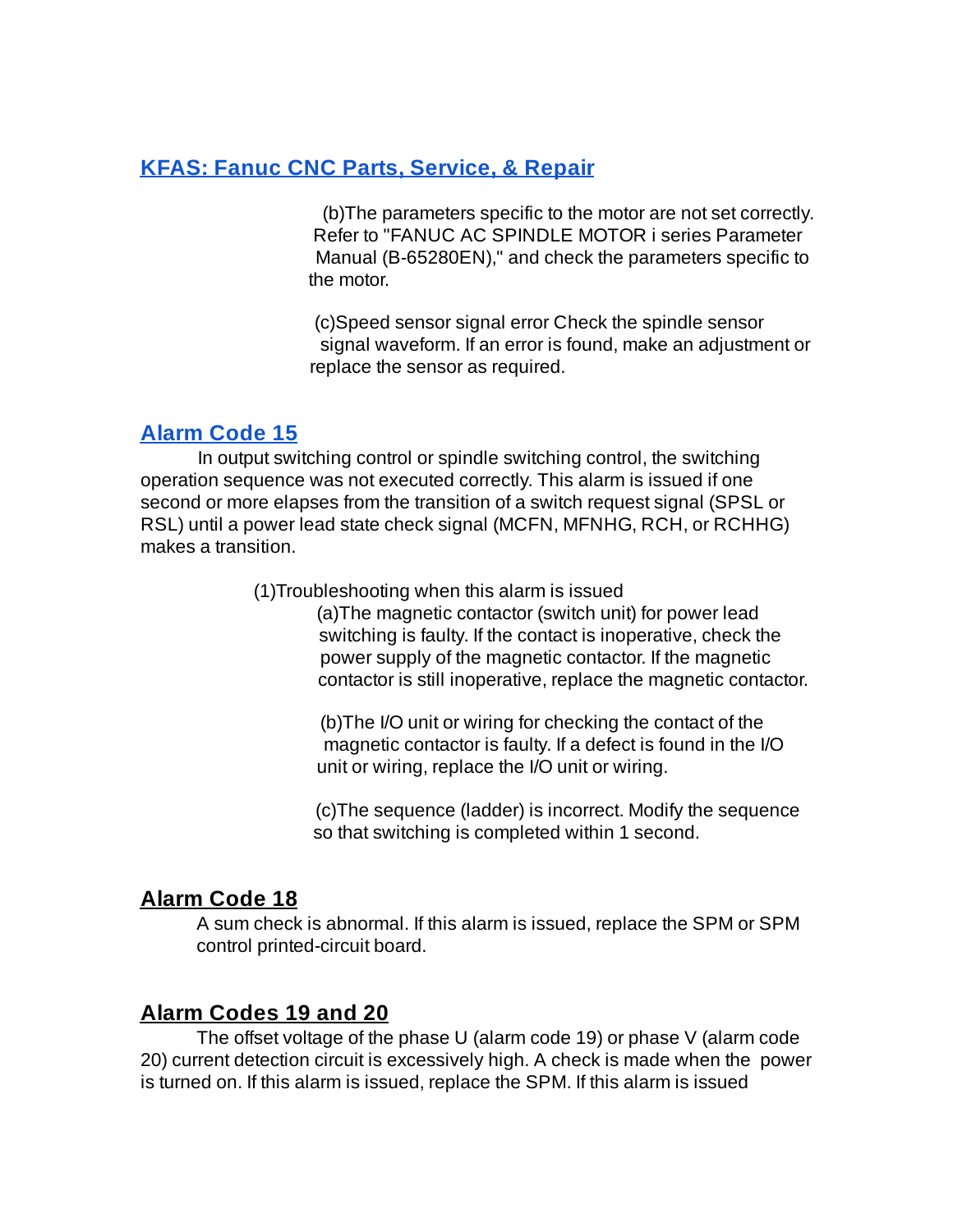immediately after the SPM control printed circuit board is replaced, check the plugging of the connectors between the power unit and SPM control printed circuit board.

### **Alarm Code 21**

The specified polarity of the position sensor is incorrect. Troubleshooting when this alarm is issued

> (a)Check the position sensor polarity parameter (bit 4 of parameter No. 4001).

(b)Check the feedback cable of the position sensor.

#### **Alarm Code 24**

The power to the CNC is turned off. (This symptom does not represent an error.) Serial communication data transferred between the CNC and spindle amplifier module contains an error. Troubleshooting when this alarm is issued

(a)Noise occurring between the CNC and spindle amplifier module (connected via an electric cable) caused an error in communication data. Check the condition for maximum wiring length. Referring to "Connection," in "FANUC SERVO AMPLIFIER i series Descriptions (B-65282EN)," check the condition of electric cable connection.

(b)Noise exercises an influence because a communication cable is bundled with the power lead. If a communication cable is bundled with the power lead for the motor, separate them from each other.

(c)A cable is faulty. Replace the cable. If an optical I/O link adapter is used, the optical link adapter or optical cable may be faulty.

(d)The SPM is faulty. Replace the SPM or SPM control printed circuit board.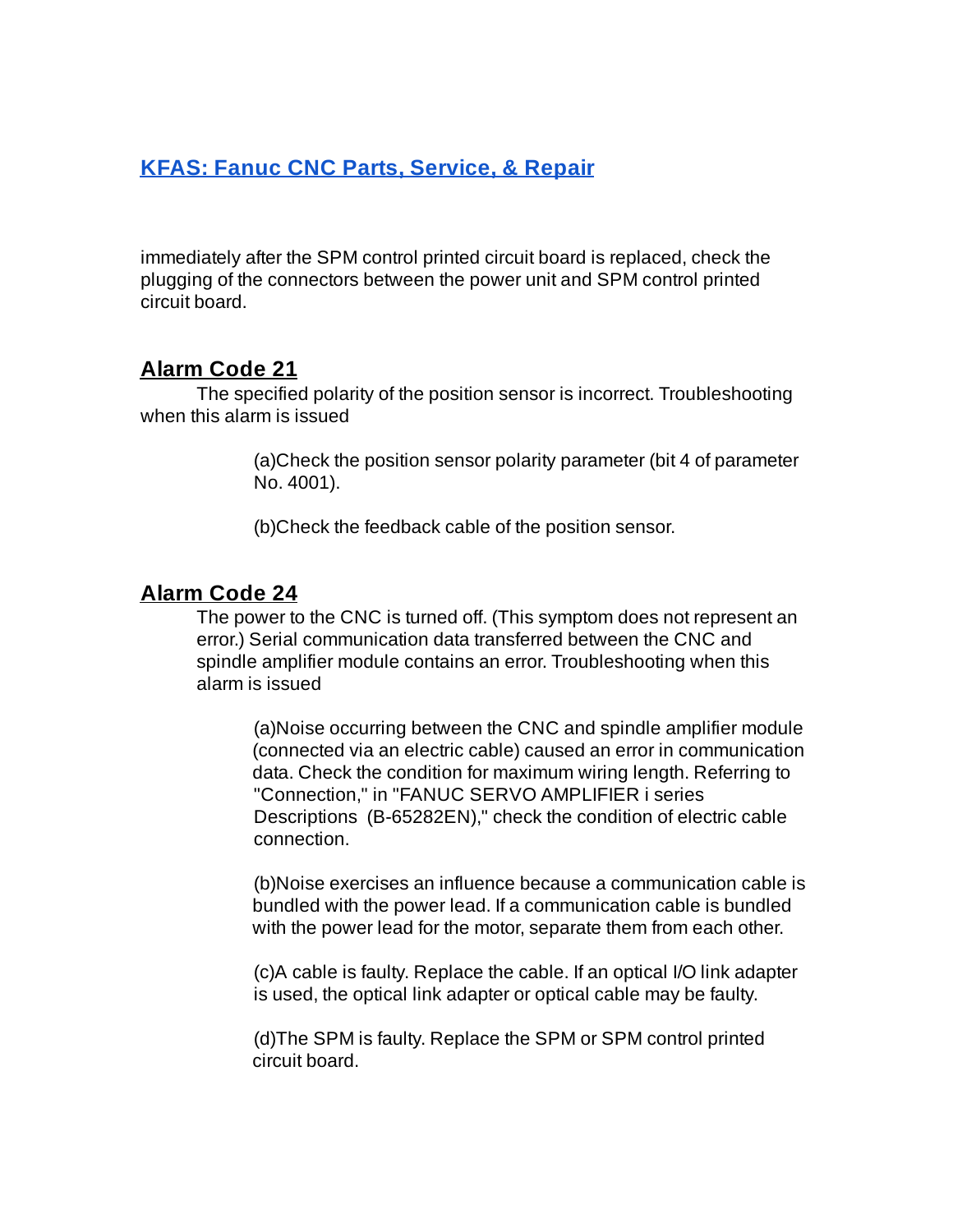(e)The CNC is faulty. Replace the board or module related to the serial spindle.

### **Alarm Code 27**

The signal of the position coder is disconnected.

(1)If this alarm is issued when the motor is deactivated

(a)The setting of a parameter is incorrect. Refer to "FANUC AC SPINDLE MOTOR i series Parameter Manual (B 65280EN)," and check the parameter for sensor setting.

(b)The cable is disconnected. If the connection of the feedback cable is correct, replace the cable.

(c)The SPM is faulty. Replace the SPM or SPM control printed circuit board.

(2)If this alarm is issued when the cable is moved

(a)The connector has a bad contact, or the cable is disconnected. The conductor may be broken. Replace the cable. If coolant has penetrated into the connector, clean the connector.

(3)If this alarm is issued when the motor rotates

(a)The shielding of the cable between the sensor and the SPM is faulty. Referring to, "Connection," in "FANUC SERVO AMPLIFIER i series Descriptions (B-65282EN)," check the shielding of the cable.

(b)The signal cable is bundled with the servo motor power lead. If the cable between the sensor and the SPM is bundled with the servo motor power lead, separate them from each other.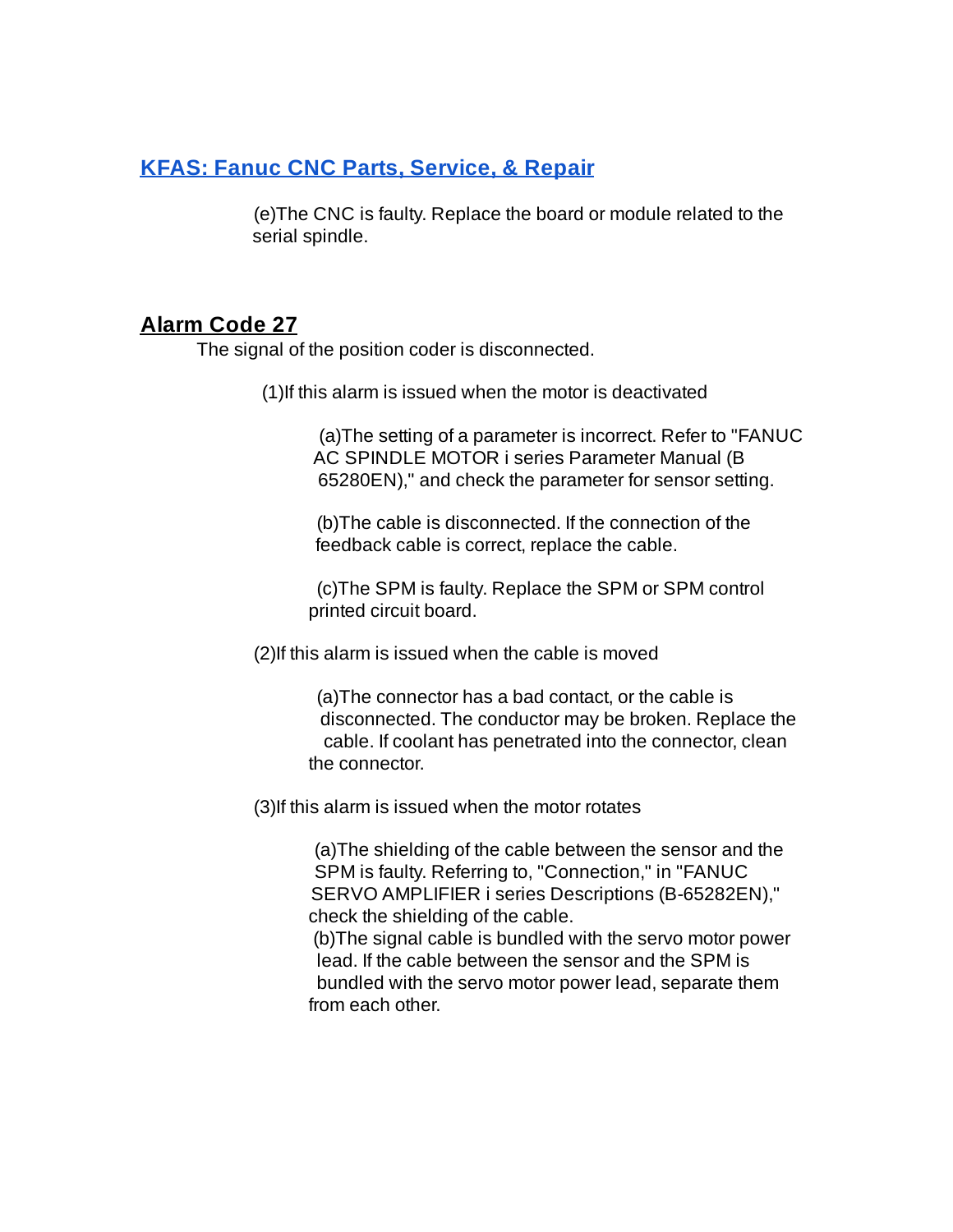#### **Alarm Code 29**

An excessive load (standard setting: load meter reading of 9 V) has been applied continuously for a certain period (standard setting: 30 seconds).

> (1)If this alarm is issued during cutting Check the load meter, and review the cutting condition.

(2)If this alarm is issued during a stop

(a)The spindle is locked. Check the sequence to see if the spindle is locked when a command for very slow movement is specified or orientation is specified for the spindle.

(3)If the spindle does not rotate as specified (the spindle rotates at a very low speed) and this alarm is issued

> (a)The setting of a parameter is incorrect. Refer to "FANUC AC SPINDLE MOTOR i series Parameter Manual (B 65280EN)," and check the parameter for sensor setting.

(b)The phase sequence of the motor power lead is incorrect.

(c)The feedback cable of the motor has a problem. Check if the phase A/B signals are connected correctly.

(d)The feedback cable of the motor is faulty. Rotate the motor manually to see if a speed is indicated in the item of motor speed on the CNC diagnosis screen or on the spindle check board. If no speed indication is provided, replace the cable or spindle sensor (or motor).

(4)If the spindle does not rotate as specified (the spindle does not rotate at all) and this alarm is issued

> (a)The power lead is abnormal. Check if the motor power lead is connected normally. If spindle switching or output switching is performed, check if the magnetic contactor is on.

(b)The SPM is faulty. Replace the SPM.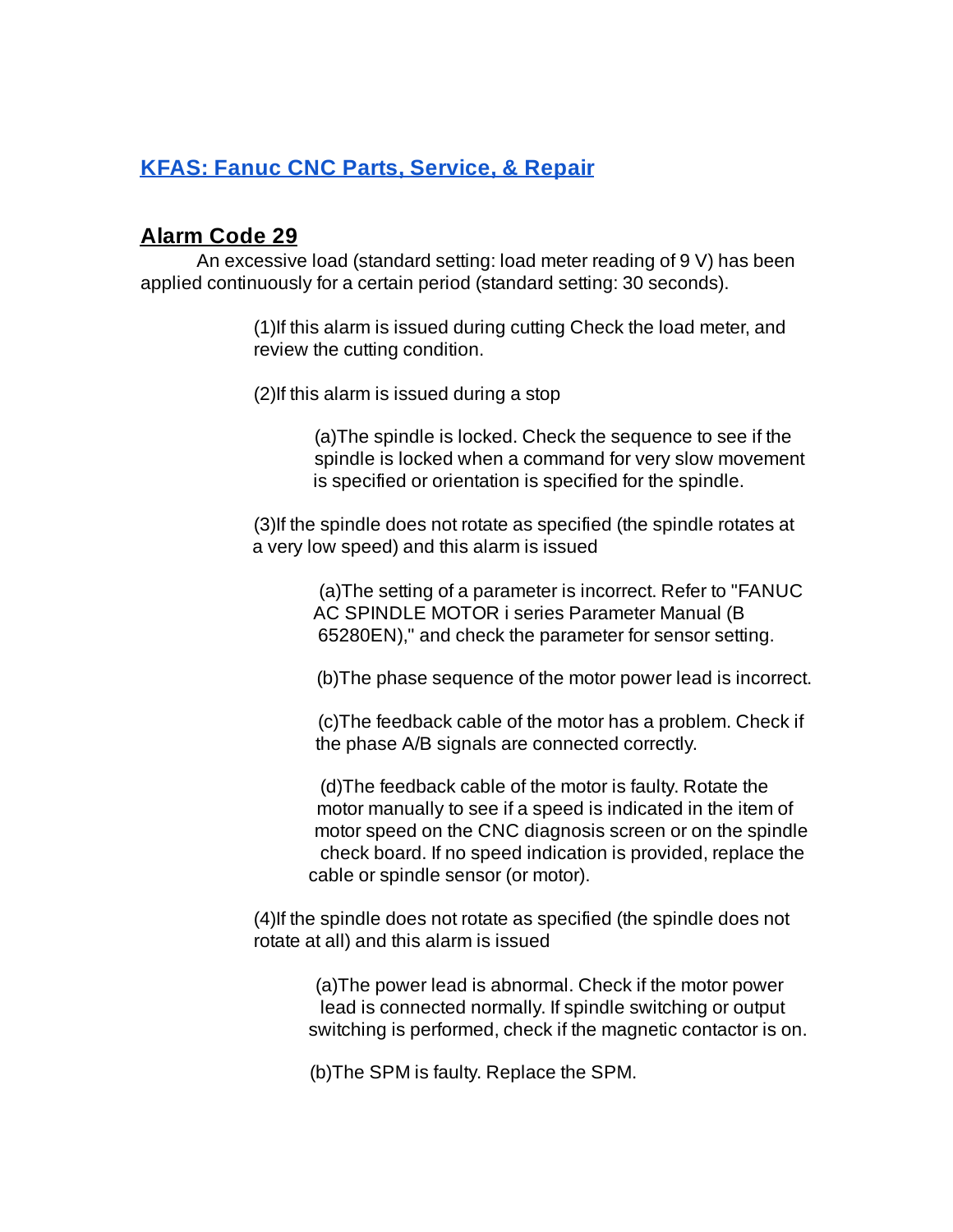### **Alarm Code 31**

The motor failed to rotate as specified, and has stopped or is rotating at a very low speed.

(1)If the motor rotates at a very low speed and this alarm is issued

(a)The setting of a parameter is incorrect. Refer to "FANUC AC SPINDLE MOTOR i series Parameter Manual (B 65280EN)," and check the parameter for sensor setting.

(b)The motor phase sequence is incorrect. Check if the motor phase sequence is correct.

(c)The feedback cable of the motor has a problem. Check if the phase A/B signals are connected correctly.

(d)The feedback cable of the motor is faulty. Rotate the motor manually to see if a speed is indicated in the item of motor speed on the CNC diagnosis screen or on the spindle check board. If no speed indication is provided, replace the cable or spindle sensor (or motor).

(2)If the motor does not rotate at all and this alarm is issued

(a)The sequence for locking the spindle is incorrect. Check the sequence to see if the spindle is locked.

(b)The power lead is faulty. Check if the power lead is connected to the motor correctly. If spindle switching or winding switching is performed, check if the magnetic contactor is on.

(c)The SPM is faulty. Replace the SPM.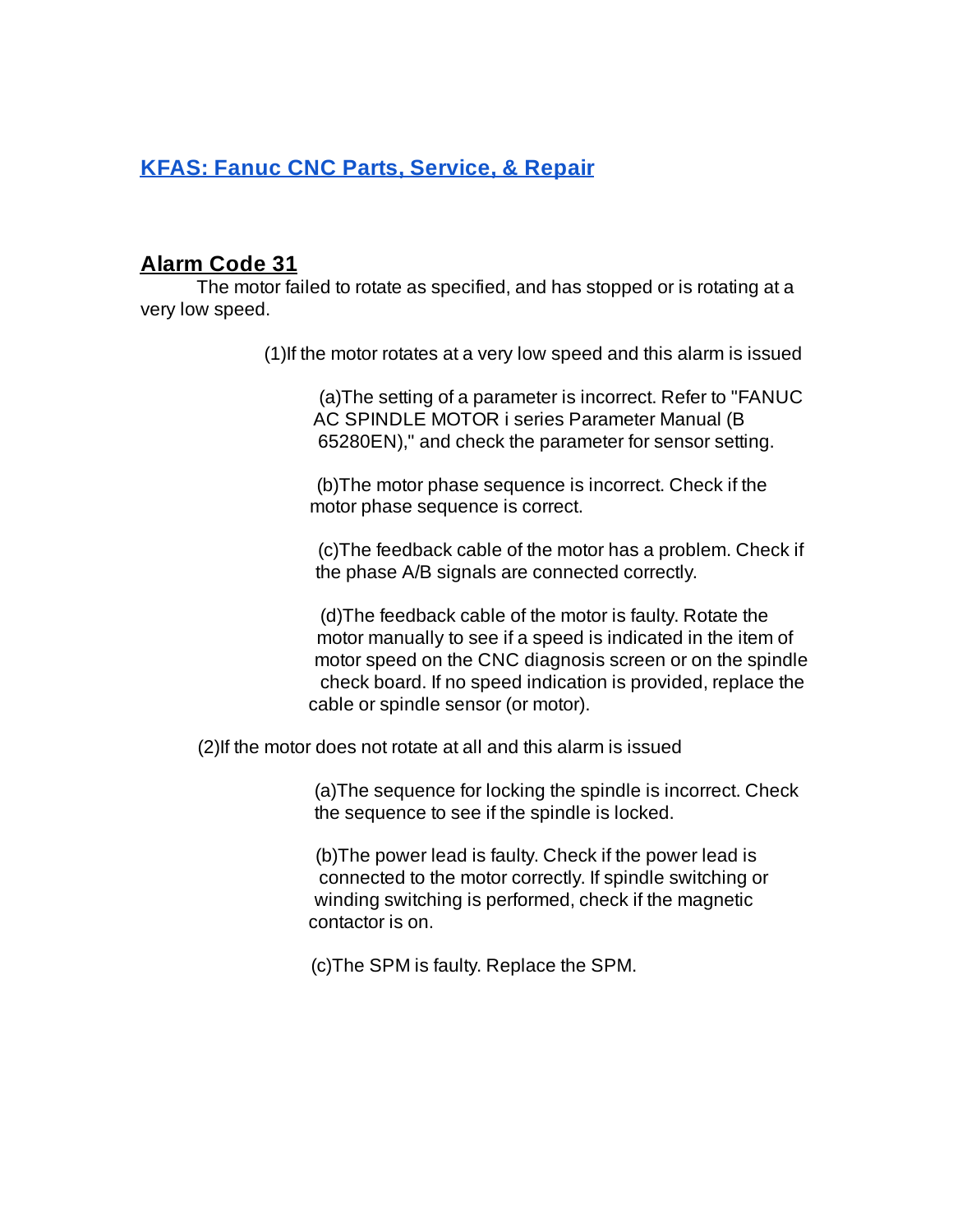#### **Alarm Code 32**

LSI memory for serial communication is abnormal. A check is made when the power is turned on. If this alarm is issued, replace the SPM or SPM control printed circuit board.

### **Alarm Code 34**

Parameter data outside the specifiable range was set. Troubleshooting when this alarm is issued Connect the spindle check board. The spindle check board displays "AL-34" and "F-xxx" alternately. "F-xxx" indicates a parameter number outside the specifiable range. For the correspondence between the CNC parameter numbers and "F-xxx," refer to "FANUC AC SPINDLE MOTOR i series Parameter Manual (B-65280EN)."

# **Alarm Code 36**

The error counter overflowed.

(1)The setting of a parameter is incorrect.

(a)The gear ratio set in a parameter is incorrect. Check if an excessively large gear ratio is set.

(b)The setting of a position gain is incorrect. If the gear ratio data is correct, increase the position gain. Fanuc-15i PRM 3056 to 3059 Fanuc-16i/18i/21i PRM 4056 to 4059 Gear ratio between the spindle and motor

Fanuc-15i PRM 3060 to 3063 Fanuc-16i/18i/21i PRM 4060 to 4063 Position gain at orientation

Fanuc-15i PRM 3065 to 3068 Fanuc-16i/18i/21i PRM 4065 to 4068 Position gain in the servo mode/spindle synchronization

Fanuc-15i PRM 3069 to 3072 Fanuc-16i/18i/21i PRM 4069 to 4072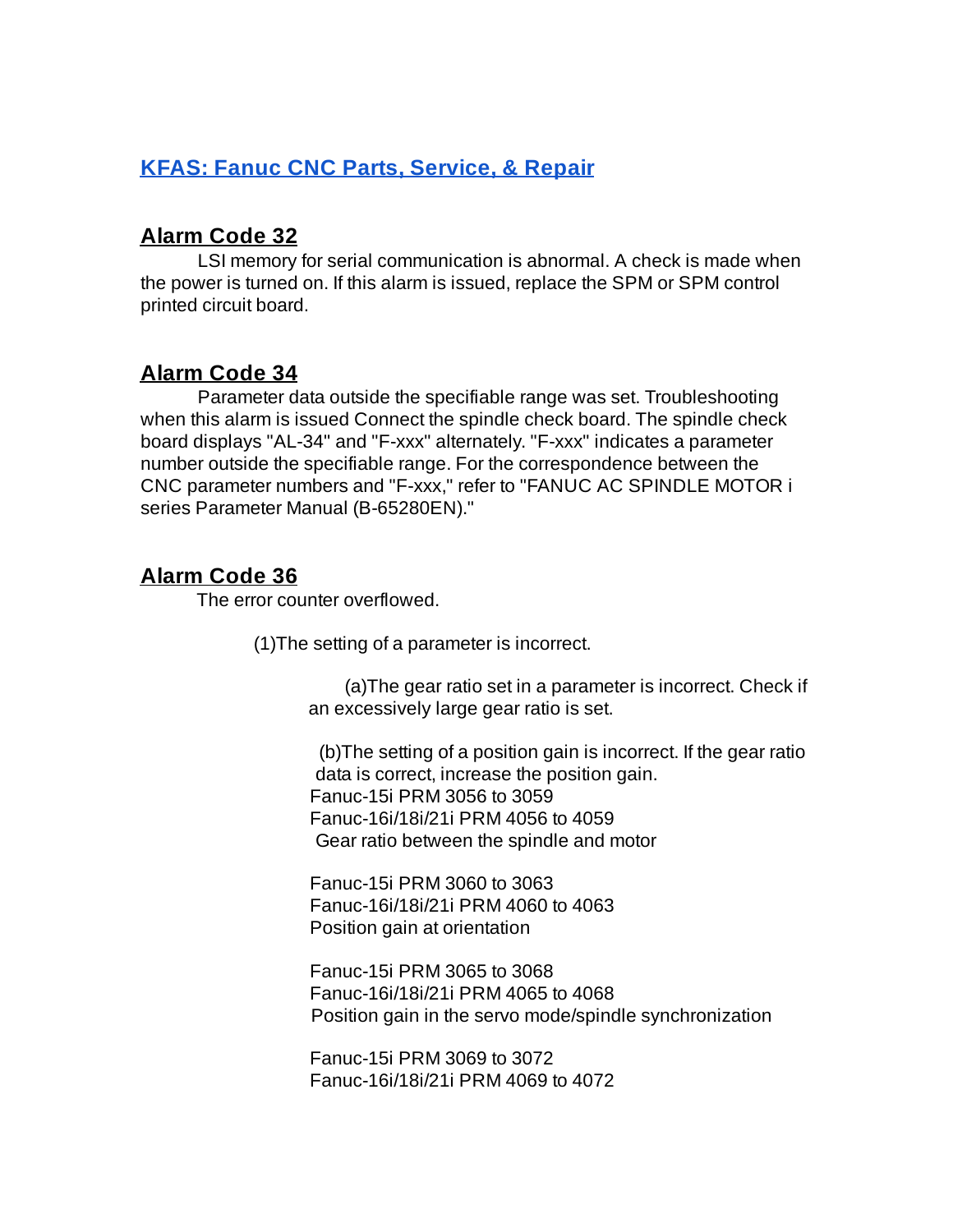Position gain in Cs contour control

(2)Sequence error

(a)Check if the motor is deactivated (by turning off SFR/SRV) in a position control mode (rigid tapping, Cs contour control, or spindle synchronization).

### **Alarm Code 37**

After emergency stop signal input, the motor is accelerated without being decelerated. This alarm is issued also when the motor is not deactivated (the motor is not decelerated completely) when the acceleration/deceleration time (initial parameter setting: 10 seconds) has elapsed after emergency stop signal input.

Troubleshooting when this alarm is issued

(a)The parameter setting of the speed detector is incorrect. Referring to Chapter 1 in "FANUC AC SPINDLE MOTOR i series Parameter Manual (B-65280EN)," set a correct time.

(b)The parameter setting of an acceleration/deceleration time is not proper. Check the parameter-set value and actual acceleration/ deceleration time, then set an actual acceleration/deceleration time plus some margin. Fanuc-15i PRM 3082 Fanuc-16i/18i/21i PRM 4082 Acceleration/deceleration time setting

### **Alarm Code 41**

The position where the one-rotation signal of the position coder is generated is incorrect.

Troubleshooting when this alarm is issued

(a)The setting of a parameter is incorrect. Refer to "FANUC AC SPINDLE MOTOR i series Parameter Manual (B-65280EN)," and check the parameter for sensor setting.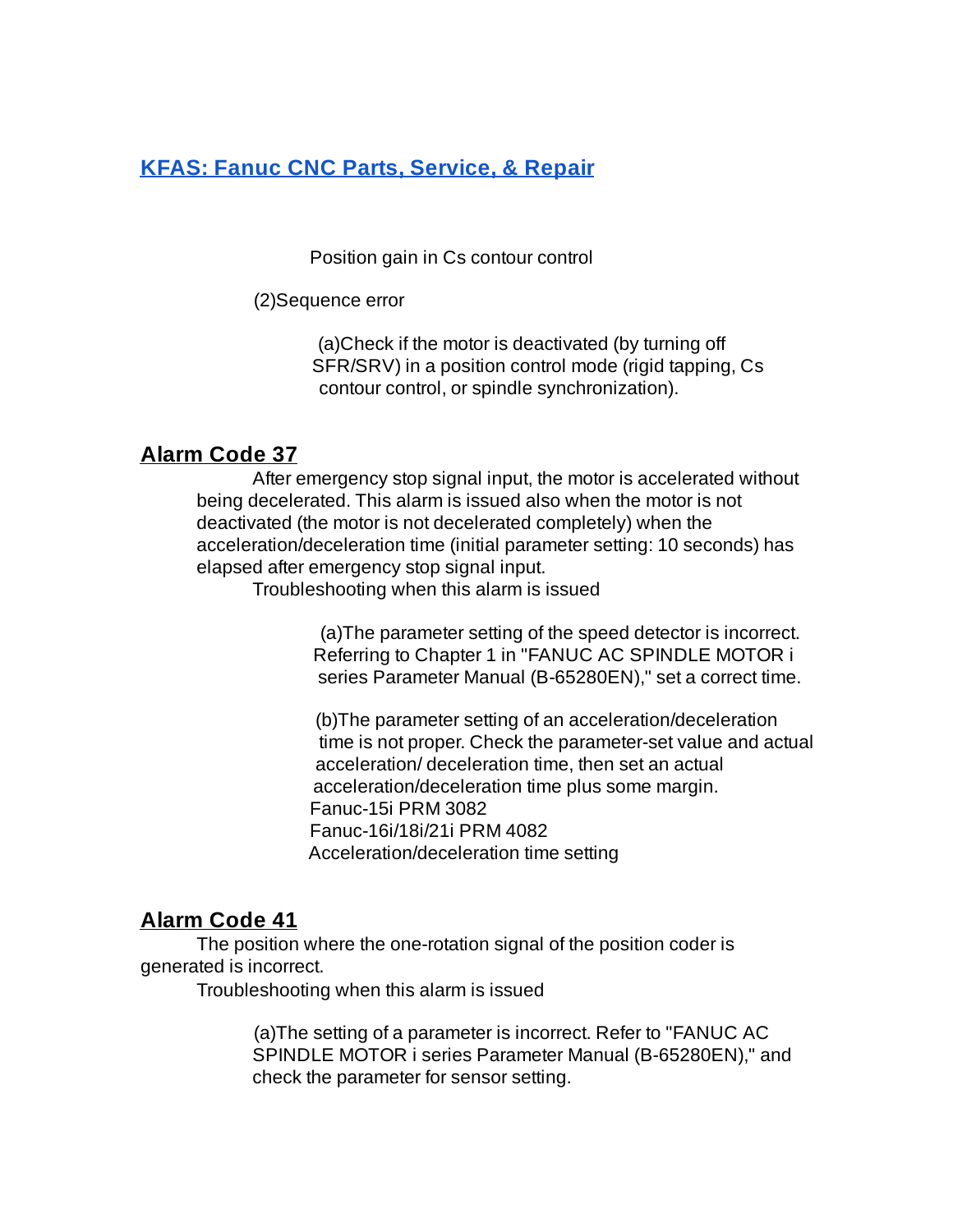(b)The position coder is faulty. Check the check pin PSD on the spindle check board. If the signal is not generated per rotation, replace the position coder.

(c)The shielding of the cable between the sensor and SPM is faulty. Referring to "Connection," in "FANUC SERVO AMPLIFIER i series Descriptions (B-65282EN)," check the shielding of the cable.

(d)The signal cable is bundled with the servo motor power lead. If the cable between the sensor and SPM is bundled with the servo motor power lead, separate them from each other.

(e)The SPM is faulty. Replace the SPM or SPM control printed circuit board.

#### **Alarm Code 42**

The one-rotation signal of the position coder is not generated. Troubleshooting when this alarm is issued

> (a)The setting of a parameter is incorrect. Refer to "FANUC AC SPINDLE MOTOR i series Parameter Manual (B-65280EN)," and check the parameter for sensor setting.

(b)The position coder is faulty. Check the check pin PSD on the spindle check board. If the signal is not generated per rotation, replace the connection cable and position coder.

(c)The SPM is faulty. Replace the SPM or SPM control printed circuit board.

### **Alarm Code 46**

The one-rotation signal of the position coder cannot be detected normally during thread cutting.

Troubleshoot as in the case of alarm code 41.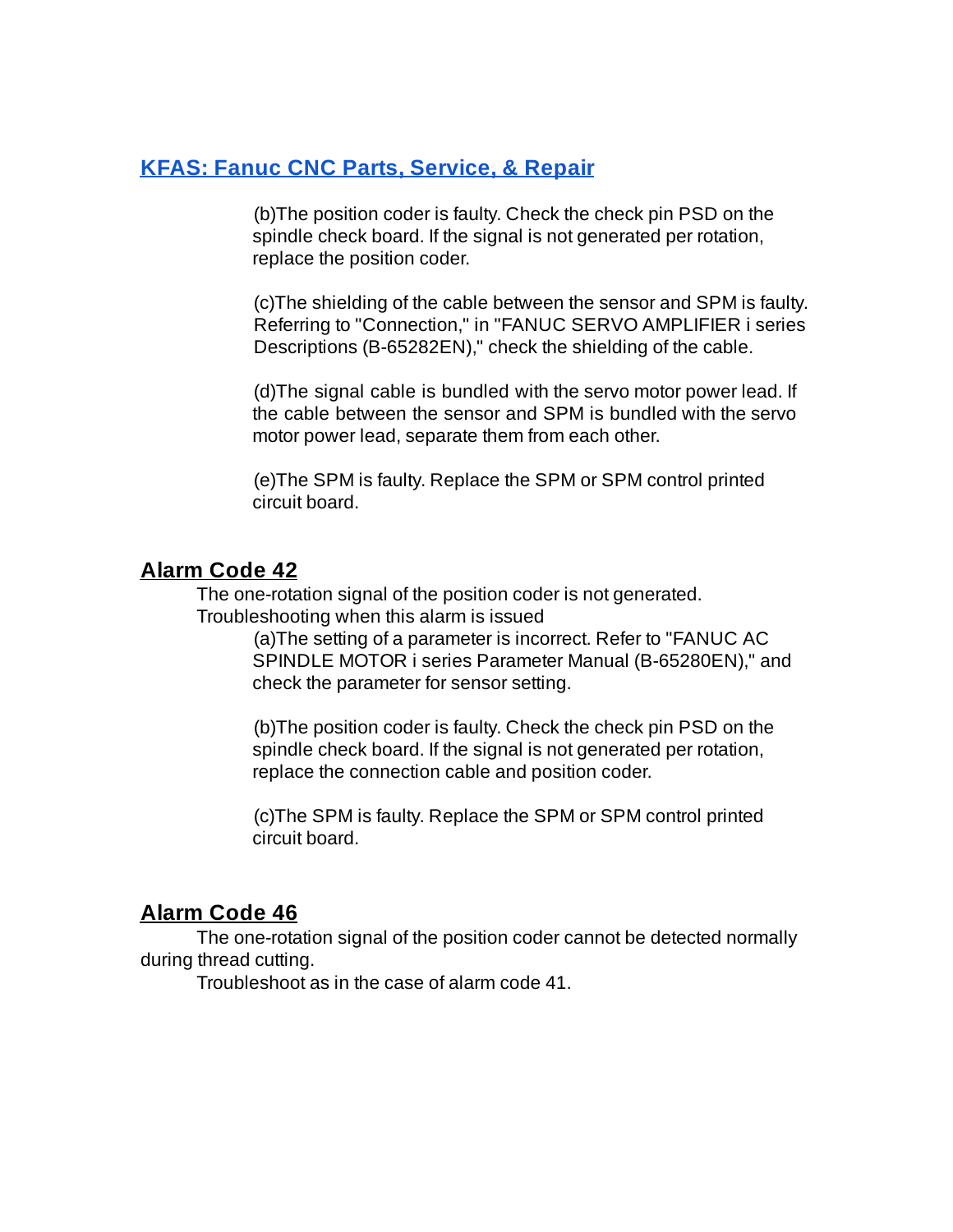#### **Alarm Code 47**

The count value of position coder signal pulses is abnormal. Phases A and B for the position coder have a feedback pulse count of 4096 p/rev per spindle rotation. The SPM checks the pulse counts of phases A and B equivalent to the position coder each time a one-rotation signal is generated. The alarm is issued when a pulse count beyond the specified range is detected.

(1)If this alarm is issued when the cable is moved (as in the case where the spindle moves) The conductor may be broken. Replace the cable. If coolant has penetrated into the connector, clean the connector.

(2)Troubleshooting in other cases

(a)The setting of a parameter is incorrect. Refer to "FANUC AC SPINDLE MOTOR i series Parameter Manual (B-65280EN)," and check the parameter for sensor setting.

(b)The shielding of the cable between the sensor and SPM is faulty. Referring to "Connection," in "FANUC SERVO AMPLIFIER i series Descriptions (B-65282EN)," check the shielding of the cable.

(c)The signal cable is bundled with the servo motor power lead. If the cable between the sensor and SPM is bundled with the servo motor power lead, separate them from each other.

(d)The SPM is faulty. Replace the SPM or SPM control printed circuit board.

#### **Alarm Code 50**

A value obtained by internal calculation in spindle synchronization exceeded the allowable range.

Troubleshooting when this alarm is issued

(a)The setting of parameters for gear ratio setting is incorrect. Check if an excessively large gear ratio is set.

(b)Position gain setting limit If correct gear ratio data is set, increase the position gain value in spindle synchronization. Fanuc-15i PRM 3056 to 3059 Fanuc-16i/18i/21i PRM 4056 to 4059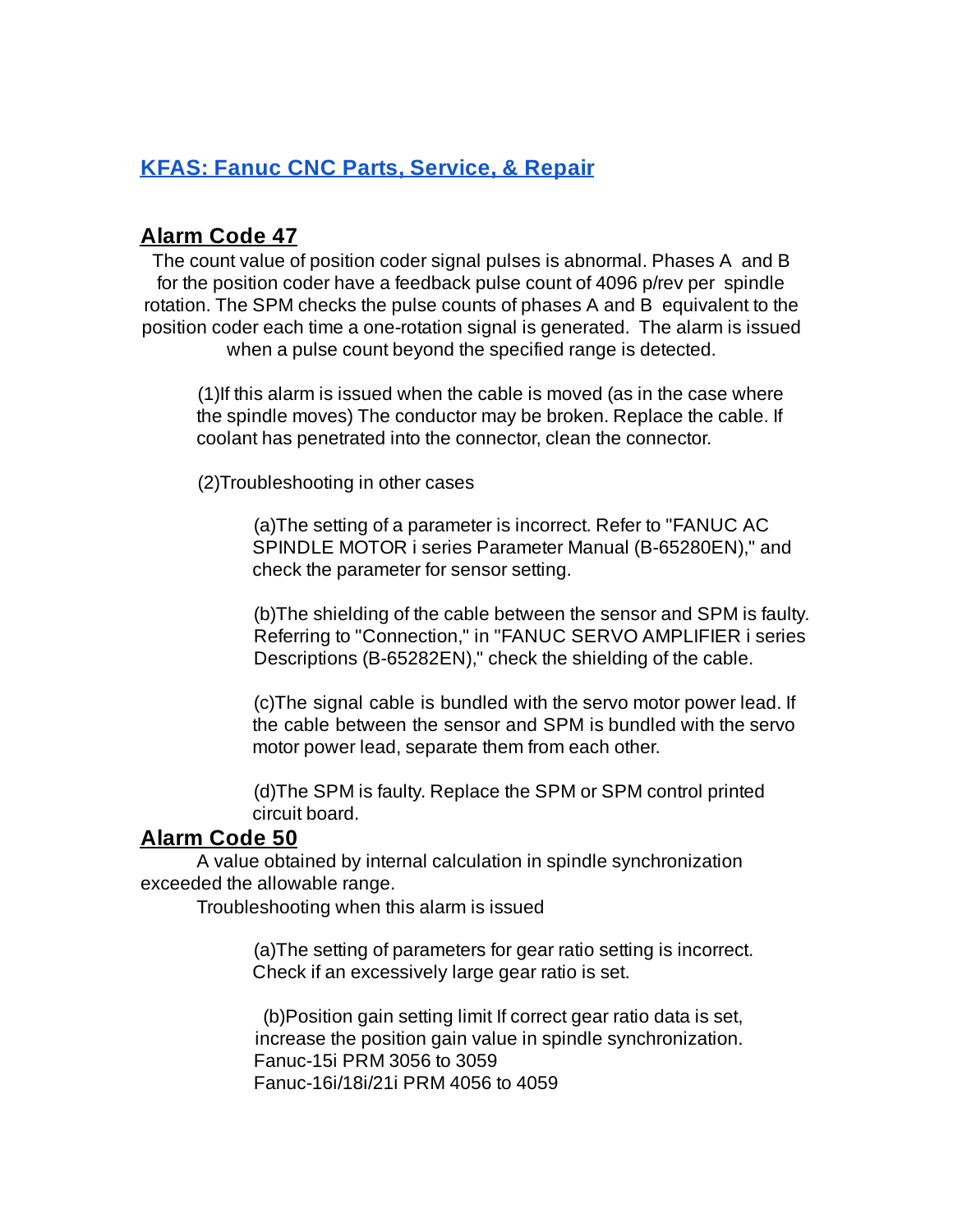Gear ratio between the spindle and motor

Fanuc-15i PRM 3065 to 3068 Fanuc-16i/18i/21i PRM 4065 to 4068 Position gain in the servo mode/spindle synchronization

#### **Alarm Codes 52 and 53**

The synchronization signal (ITP) in communication data transferred to and from the CNC stopped.

Troubleshooting when this alarm is issued

(a)The SPM is faulty. Replace the SPM or SPM control printed circuit board.

(b)The CNC is faulty. Replace the board or module related to the serial spindle.

# **Alarm Code 54**

A large current flowing in the motor for a long time was detected. Troubleshoot as in the case of alarm code 29.

### **Alarm Code 55**

In spindle switching control or output switching control, a mismatch between the switching request signal (SPSL or RSL) and the power lead state check signal (MCFN, MFNHG, RCH, or RCHHG) continues during motor activation.

Troubleshooting when this alarm is issued

(a)The magnetic contactor (switch unit) for power lead switching is faulty. If the contact is inoperative, check the power supply of the magnetic contactor. If the magnetic contactor is still inoperative, replace the magnetic contactor.

(b)The I/O unit or wiring for checking the contact of the magnetic contactor is faulty. If a defect is found in the I/O unit or wiring,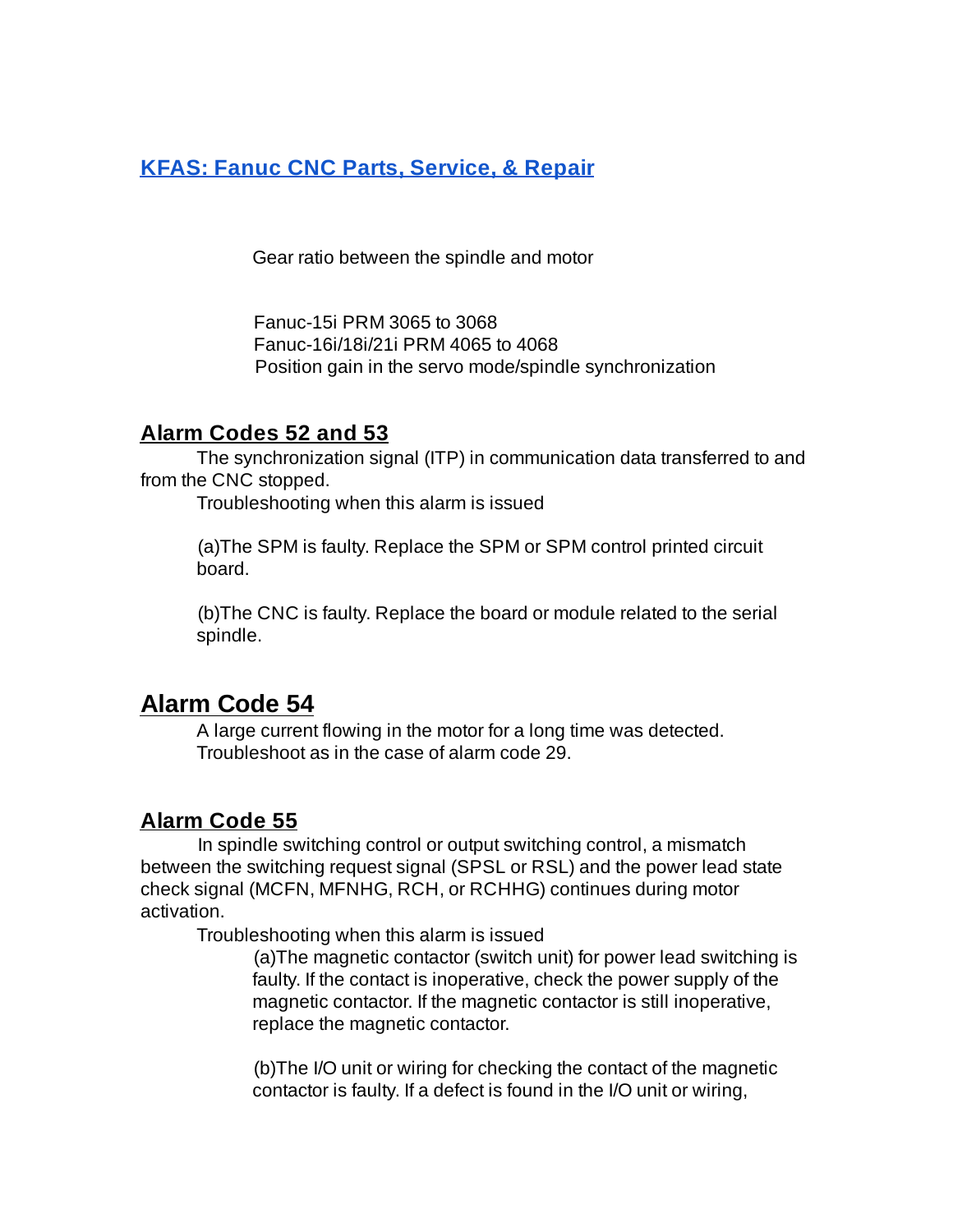replace the I/O unit or wiring.

(c)The sequence (ladder) is incorrect. Modify the sequence so that switching is not performed during activation. For details of the signals, refer to "FANUC SERVO AMPLIFIER i series Descriptions (B-65282EN)."

#### **Alarm Code 56**

The cooling fan for the control circuit section has stopped. When this alarm is issued, replace the SPM or SPM control printed circuit board.

# **Alarm Code 66**

An error occurred during communication between spindle amplifiers. Troubleshooting when this alarm is issued

(a)Check the connection between the spindle amplifiers.

(b)Replace the cable.

# **Alarm Code 73**

The signal of the motor sensor is disconnected.

(1)If this alarm is issued when the motor is deactivated

(a)The setting of a parameter is incorrect. Refer to "FANUC AC SPINDLE MOTOR i series Parameter Manual (B 65280EN)," and check the parameter for sensor setting.

(b)The cable is disconnected. Replace the cable.

(c)The sensor is not adjusted correctly. Adjust the sensor signal. If the sensor signal cannot be adjusted correctly, or the sensor signal is not observed, replace the connection cable and sensor.

(d)The SPM is faulty. Replace the SPM or SPM control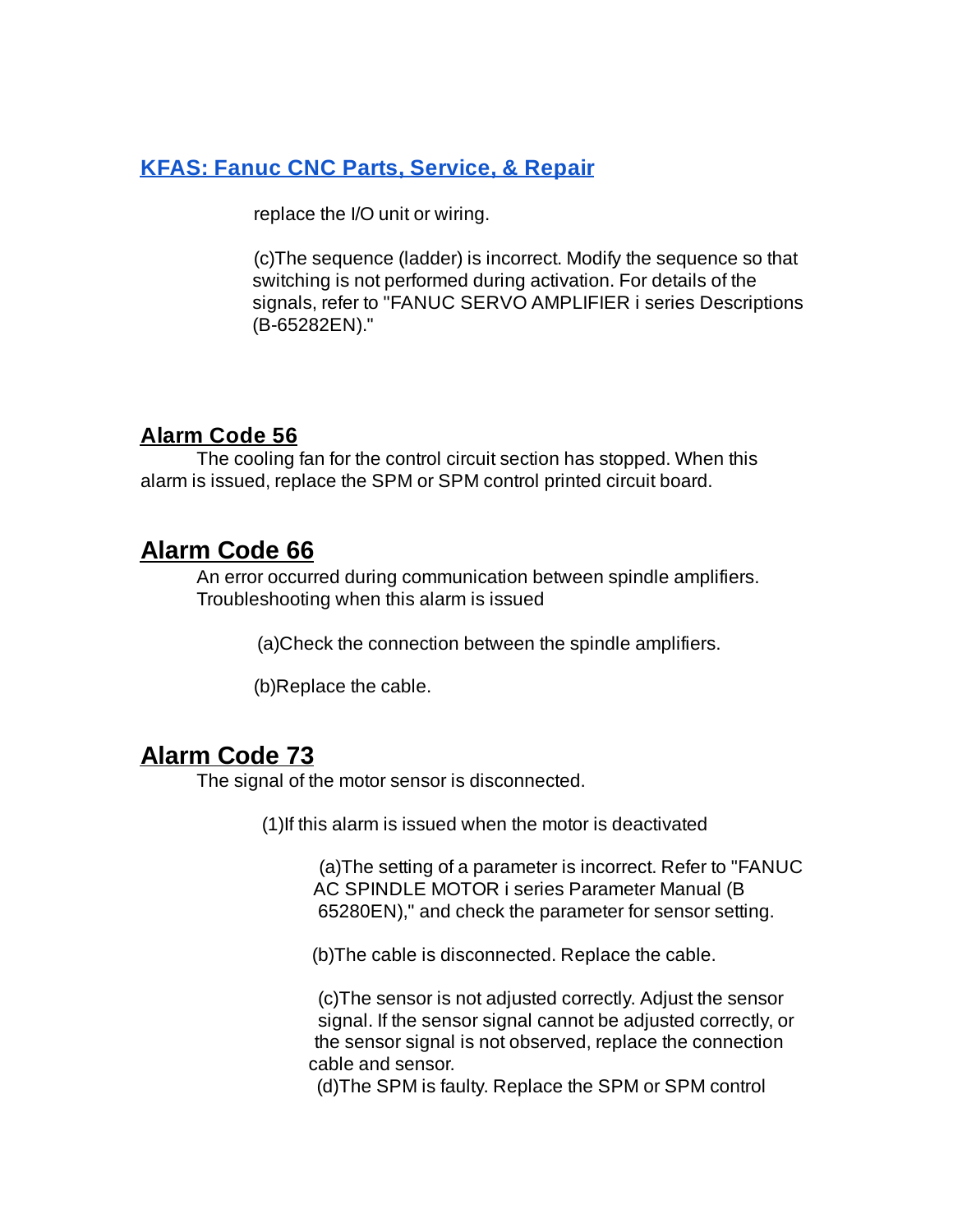printed circuit board.

(2) If this alarm is issued when the cable is moved (as in the case where the spindle moves). The conductor may be broken. Replace the cable. If coolant has penetrated into the connector, clean the connector.

(3)If this alarm is issued when the motor rotates

(a)The shielding of the cable between the sensor and the SPM is faulty. Referring to, "Connection," in "FANUC SERVO AMPLIFIER i series Descriptions (B-65282EN)," check the shielding of the cable.

(b)The signal cable is bundled with the servo motor power lead. If the cable between the sensor and the SPM is bundled with the servo motor power lead, separate them from each other.

#### **Alarm Code 74**

The CPU test failed to end normally. When this alarm is issued, replace the SPM or SPM control printed circuit board.

#### **Alarm Code 75**

An error occurred in the CRC test. When this alarm is issued, Replace the SPM or SPM control printed circuit board.

#### **Alarm Code 79**

An abnormal operation was detected in the initial test. When this alarm is issued, replace the SPM or SPM control printed circuit board.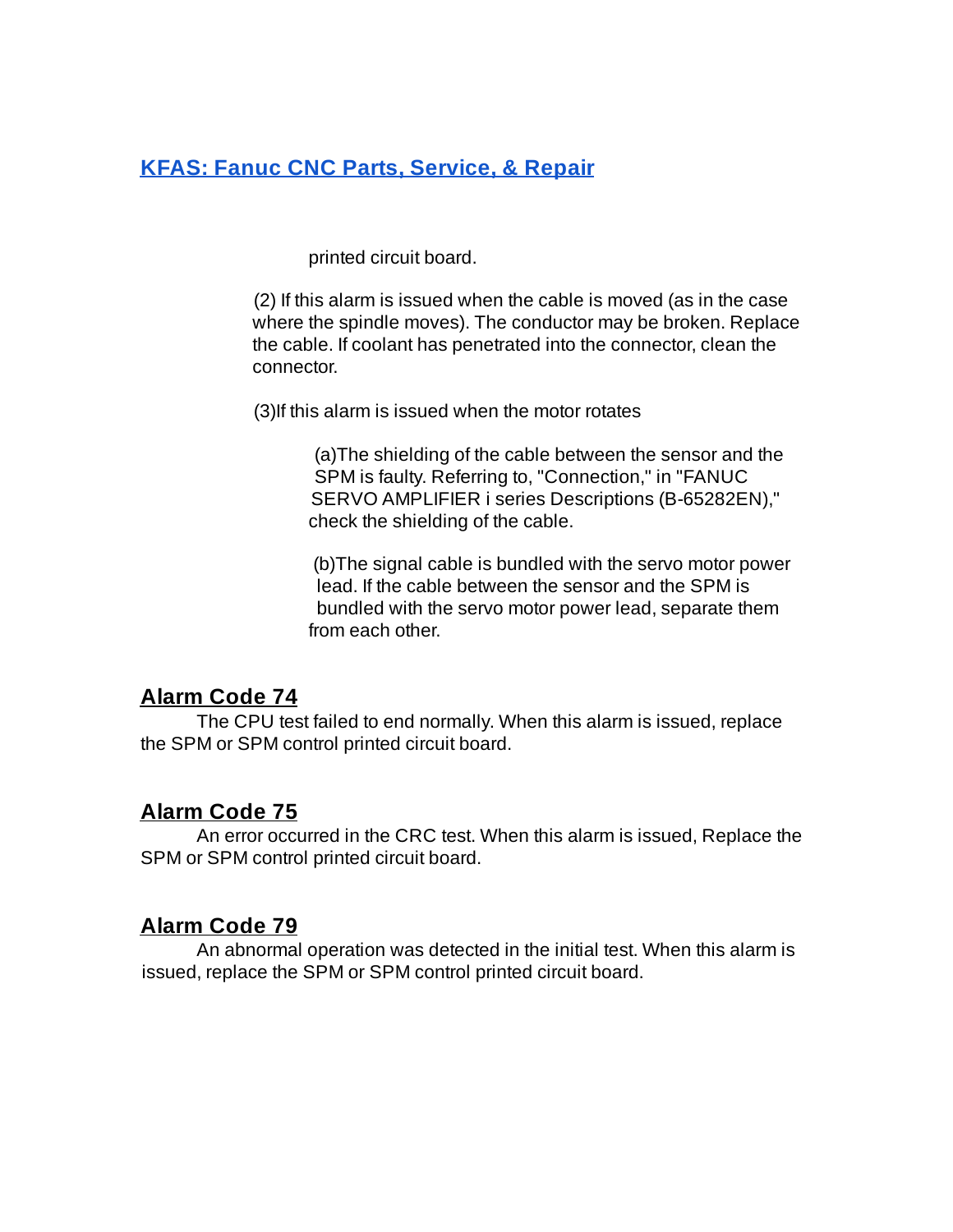#### **Alarm Code 81**

The position where the one-rotation signal of the motor sensor is generated is incorrect.

(1)If the external one-rotation signal is used

(a)The settings of parameters are incorrect. Check that the gear ratio data matches the specification of the machine. Fanuc-15i PRM 3171 3173 Fanuc 16i/18i/21i PRM 4171 4173 Denominator of gear ratio between motor sensor and spindle

Fanuc-15i PRM 3172 3174 Fanuc 16i/18i/21i PRM 4172 4174 Numerator of gear ratio between motor sensor and spindle

> (b) Slippage between the spindle and motor. Check that there is no slippage between the spindle and motor. The external one-rotation signal is not applicable to V-belt connection.

(2)Troubleshooting in other cases

(a)The setting of a parameter is incorrect. Refer to "FANUC AC SPINDLE MOTOR i series Parameter Manual (B 65280EN)," and check the parameter for sensor setting.

(b)A sensor (MZi sensor or BZi sensor) is not adjusted correctly. Adjust the sensor signal. If the sensor signal cannot be adjusted correctly, or the sensor signal is not observed, replace the connection cable and sensor.

(c)The shielding of the cable between the sensor and SPM is faulty. Referring to "Connection," in "FANUC SERVO AMPLIFIER i series Descriptions (B-65282EN)," check the shielding of the cable.

(d)The signal cable is bundled with the servo motor power lead. If the cable between the sensor and SPM is bundled with the servo motor power lead, separate them from each other.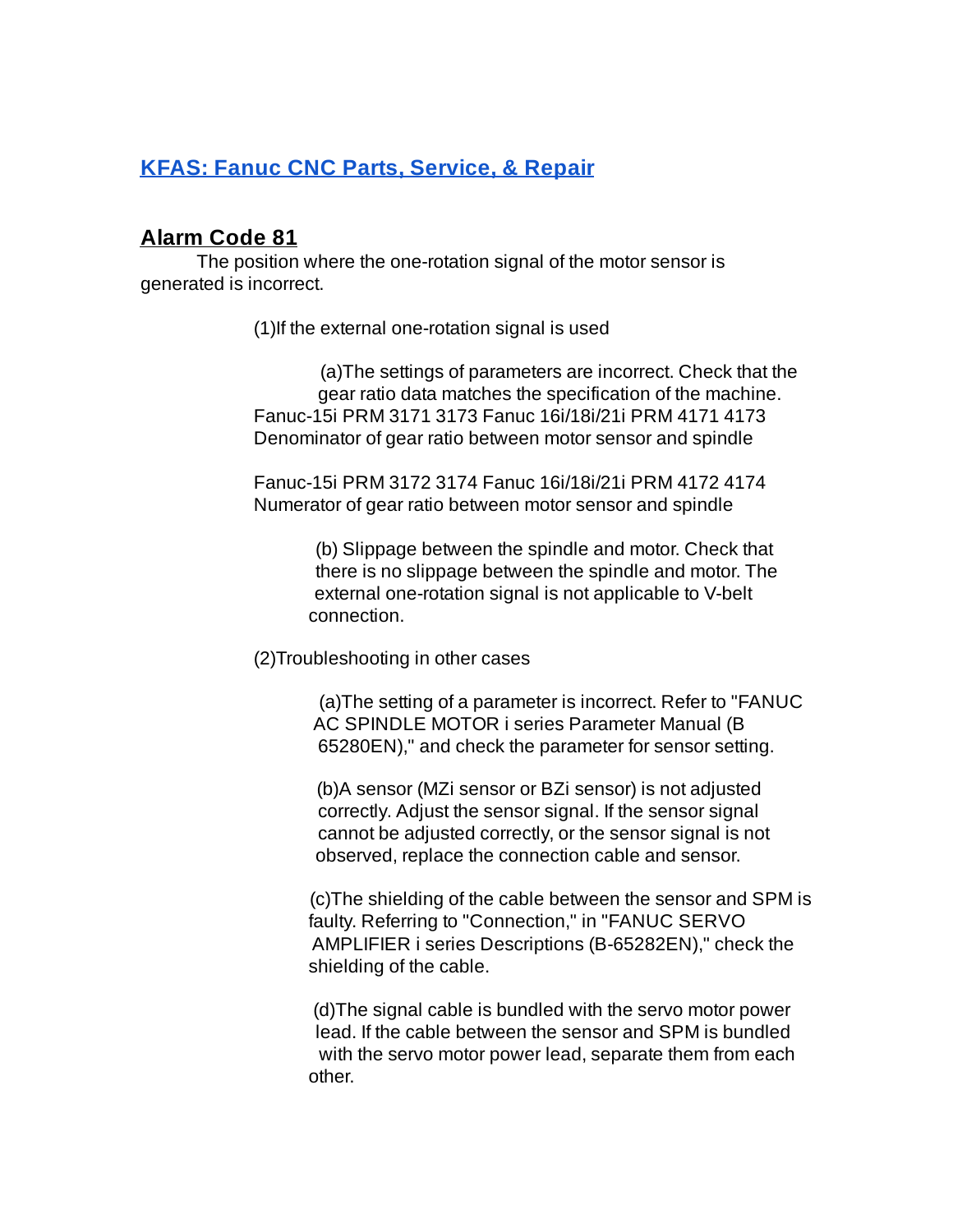(e)The SPM is faulty. Replace the SPM or SPM control printed circuit board.

# **KFAS: Fanuc CNC Parts, [Service,](http://kfasllc.com/default.htm) & Repair**

### **Alarm Code 82**

The one-rotation signal of the motor sensor is not generated.

Troubleshooting when this alarm is issued

(a)The setting of a parameter is incorrect. Refer to "FANUC AC SPINDLE MOTOR i series Parameter Manual (B-65280EN)," check the parameter for sensor setting.

(b)The MZi sensor or BZi sensor is not adjusted correctly. Adjust the sensor. If the sensor cannot be adjusted or the signal is not observed, replace the connection cable and sensor.

(c)The external one-rotation signal is faulty. Check the check pin EXTSC1 on the spindle check board. If the signal is not generated per rotation, replace the connection cable and position coder. (

(d)The SPM is faulty. Replace the SPM or SPM control printed circuit board.

# **Alarm Code 83**

The SPM checks the pulse counts of phases A and B each time a one rotation signal is generated. The alarm is issued when a pulse count beyond the specified range is detected.

> (1) If this alarm is issued when the cable is moved (as in the case where the spindle moves) The conductor may be broken. Replace the cable. If coolant has penetrated into the connector, clean the connector.

(2)Troubleshooting in other cases

(a)The setting of a parameter is incorrect. Refer to "FANUC AC SPINDLE MOTOR i series Parameter Manual (B 65280EN)," check the parameter for sensor setting.

(b)The MZi sensor or BZi sensor is not adjusted correctly.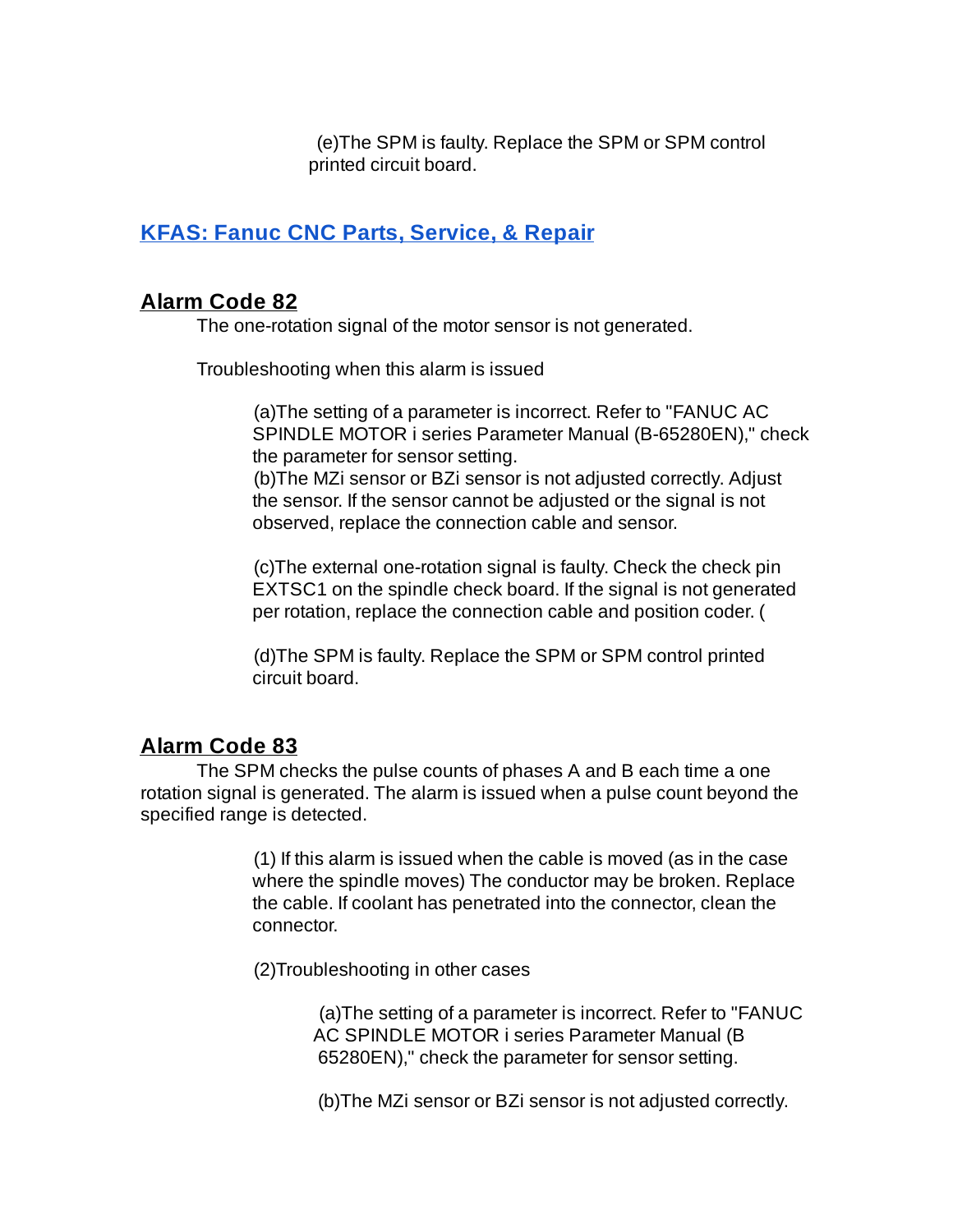Adjust the sensor. If the sensor cannot be adjusted or the signal is not observed, replace the connection cable and sensor.

(c)The shielding of the cable between the sensor and SPM is faulty. Referring to "Connection," in "FANUC SERVO AMPLIFIER i series Descriptions (B-65282EN)," check the shielding of the cable.

(d)The signal cable is bundled with the servo motor power lead. If the cable between the sensor and SPM is bundled with the servo motor power lead, separate them from each other.

(e)The SPM is faulty. Replace the SPM or SPM control printed circuit board.

#### **Alarm Code 84**

The spindle sensor signal was disconnected. Refer to Alarm Code 73 for this alarm trouble shooting.

# **Alarm Code 85**

The one-rotation signal of the spindle sensor occurred in an incorrect location. Refer to Alarm Code 81 for this alarm trouble shooting.

# **Alarm Code 86**

No spindle sensor one-rotation signal occurred. Refer to Alarm Code 82 for this alarm trouble shooting.

# **Alarm Code 87**

A spindle sensor signal is abnormal. Refer to Alarm Code 83 for this alarm trouble shooting.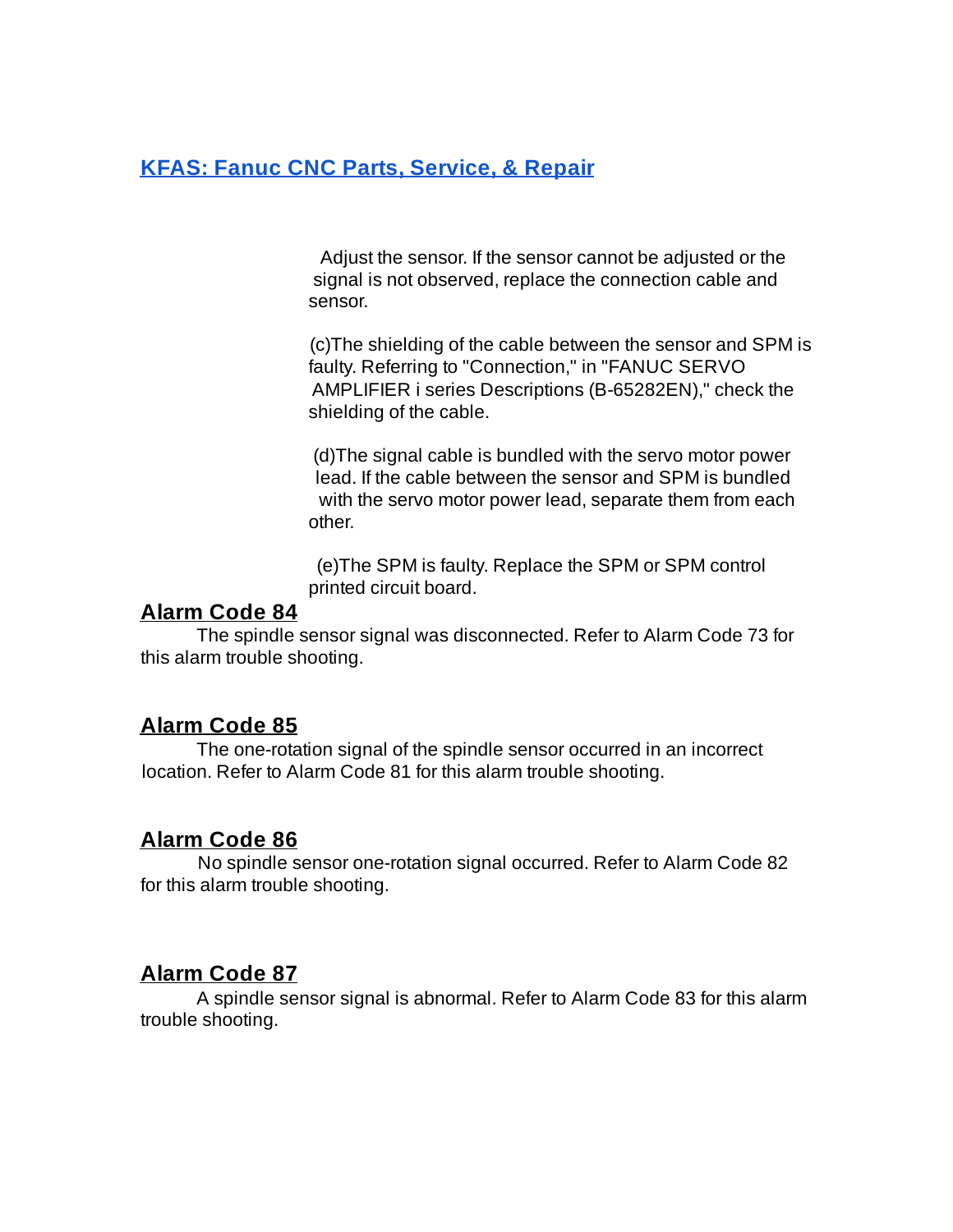#### **Alarm Code 88**

The heat sink cooling fan is not running. If this alarm is issued, replace the SPM heat sink cooling fan.

#### **Alarm Codes A, A1, and A2**

The control program is not running. An error was detected when the control program was running.

> (1) If this alarm is issued when the spindle amplifier power is switched on

> > (a)Wrong software specification

(b)Defective printed-circuit board Replace the SPM or SPM control printed-circuit board.

(2) If this alarm is issued when the motor is active. (a)Influence by noise Referring to "Installation" in "FANUC SERVO AMPLIFIER i series Descriptions (B-65282EN)," check the grounding wire. If the spindle sensor signal wire is bundled together with any motor power wire, separate them.

### **Alarm Code b0**

An error occurred in communication between amplifier modules (SPM and PSM).

Troubleshooting when this alarm is issued

(a)The cable is defective. If the connection is correct, replace the cable. (b)The SPM or PSM is defective. Replace the SPM, PSM, SPM control printed-circuit board, or PSM control printed-circuit board.